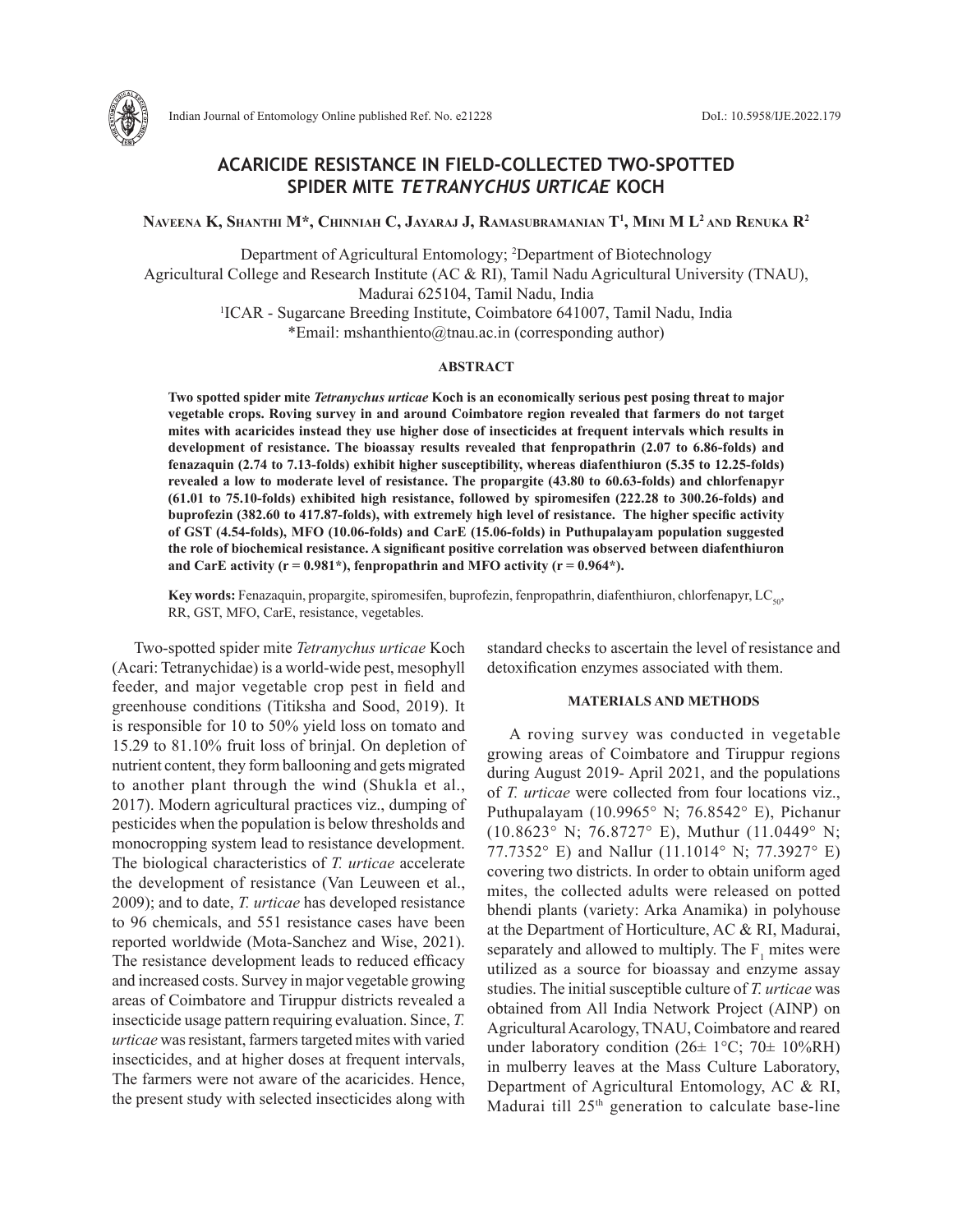$LC_{50}$  values. The acaricides selected for assessing the resistance level were fenazaquin 10%EC, propargite 57%EC, spiromesifen 22.9%SC, buprofezin 25%SC, fenpropathrin 10%EC, diafenthiuron 50%W/W and chlorfenapyr 10%SC. The chemicals required for detoxification enzyme assays were purchased from Sigma Aldrich Pvt. Ltd. The IRAC (2009) recommended leaf dip bioassay method (Method No. 004) was used. The fresh mulberry leaf discs (5x 5 cm) were dipped in the test solutions for 30 sec and allowed them to air dry. An untreated control was maintained by dipping leaf discs in distilled water. Twenty  $F_1$  adult female mites were transferred to the treated leaves. The mortality of mites was determined by their inability to walk at least a distance equivalent to their body length when prodded with a brush after 48 hours of acaricide exposure.

The protein content was estimated using a standard, bovine serum albumin (BSA) and the values were expressed as mg  $g^{-1}$  (Lowry et al., 1951). The glutathione S transferase (GST) activity was quantified using 1-chloro-2, 4-dinitrobenzene (CDNB) as a substrate and the enzyme extract of 600 adult female mites (15 mg) was prepared with ice-cold Tris-HCl buffer (0.1 M, pH 8.0) containing 10 mM reduced glutathione. To the 100 µl of enzyme extract, 3.824 ml Tris-HCl buffer (0.1 M, pH 8.0) was added and allowed for preincubation of 10 min at 25°C. Then, 76 µl of 0.1 M CDNB prepared in acetone was added. The change in absorbance was recorded for 5 mins with every 1 min interval in UV-Vis spectrophotometer at 340 nm and the specific activity of enzyme was expressed as nmoles of CDNB conjugated ml-1 min-1 mg-1 protein (Bose, 2019). The *p*-nitroanisole was used as a substrate to estimate mixed function oxidase (MFO) activity. The enzyme extract of adult mites was prepared with 50 mM ice-cold Tris-HCl buffer containing 1.15 % KCl and 1.0 mM ethylenediamine tetraacetic acid (EDTA) (pH 7.7). The assay mixture containing 1.7 ml Tris-HCl buffer, 1 ml 50 Mm *p*-nitroanisole (in ethanol) and 100 μl enzyme extract was incubated at 34°C for 3 min. Then 200 μl of 10.0 mM nicotinamide adenine dinucleotide phosphate (NADPH) in 0.1 M phosphate buffer at pH 7.8 was added and the reaction mixture was again incubated at 34°C for 30 min. The activity was immediately measured at 405 nm for every 15 sec interval till 10 min against the blank at 34°C and the enzyme activity was expressed as nmoles of *p*-nitrophenol formed ml<sup>-1</sup> min<sup>-1</sup> mg<sup>-1</sup> protein (Sharma, 2017). The carboxyl esterase (CarE) activity was estimated by preparing enzyme source with ice-cold phosphate buffer (0.04 M, pH 7.0). The reaction mixture contained 100 μl

of enzyme source, 450 μl of 0.04 M phosphate buffer and 1.80 ml of 0.3 Mm *α*-naphthyl acetate was taken in a test tube where *α*-naphthyl acetate was used as a substrate. Then, the reaction was stopped by adding 0.9 ml of mixture containing two parts of 1% fast blue BB salt and five parts of 5% sodium dodecyl sulfate (SDS) and the reaction mixture was incubated at 30°C for 20 min under natural light conditions. The color was allowed to develop at room temperature for 15 min. The absorbance was measured at 600 nm using UV-Vis spectrophotometer and the specific activity was expressed as nmoles of  $\alpha$ -naphthol produced ml<sup>-1</sup> min<sup>-1</sup>  $mg^{-1}$  protein (He, 2003).

The laboratory experiments were conducted at completely randomized design (CRD) with three replications during 2019-2021 in Central Instrumentation Laboratory, AC & RI, Madurai. The detoxification enzyme assay was replicated thrice and a control without enzyme extract was maintained for each replication. The median lethal concentration  $(LC_{50})$ was determined by Finney's Probit analysis (Regupathy and Dhamu, 2001). The resistance ratio (RR) was computed by dividing the  $LC_{50}$  of field population with that of susceptible population. The level of resistance was categorized based on the RR values as follows, <10 as low resistance, 10-40 as moderate resistance, 40-160 as high resistance and >160 as extremely high resistance (Kim et al., 2004). The specific activity (SA) of detoxification enzymes was calculated by dividing the mean of OD difference (nm) and total volume of reaction mixture (ml) with extinction coefficient, volume of substrate (ml), incubation time (min) and protein (mg). The final value was multiplied with 1000 to obtain results in nmoles  $ml^{-1}$  min<sup>-1</sup> mg of protein<sup>-1</sup> where, extinction coefficient of CDNB is 0.0096  $\mu$ M-<sup>1</sup>cm<sup>-1</sup>; extinction coefficient of *p*-nitroanisole is 0.00332 µM-1cm-1 and extinction coefficient of *α*-naphthol is  $0.00222 \mu M^{-1}$  cm<sup>-1</sup>.

### **RESULTS AND DISCUSSION**

The laboratory population was observed to be highly susceptible to fenazaquin (LC $_{50}$  of 0.11 ppm) followed by fenpropathrin (0.12 ppm), chlorfenapyr (0.15 ppm), diafenthiuron (0.22 ppm), propargite (0.91 ppm), spiromesifen (2.00 ppm) and buprofezin (5.17 ppm), respectively. The highly toxic acaricides with lowest  $LC_{50}$  were fenpropathrin (0.26 ppm) and fenazaquin (0.30 ppm) to Muthur and Puthupalayam populations, respectively showing low level of resistance. All the four field populations tested were highly resistant to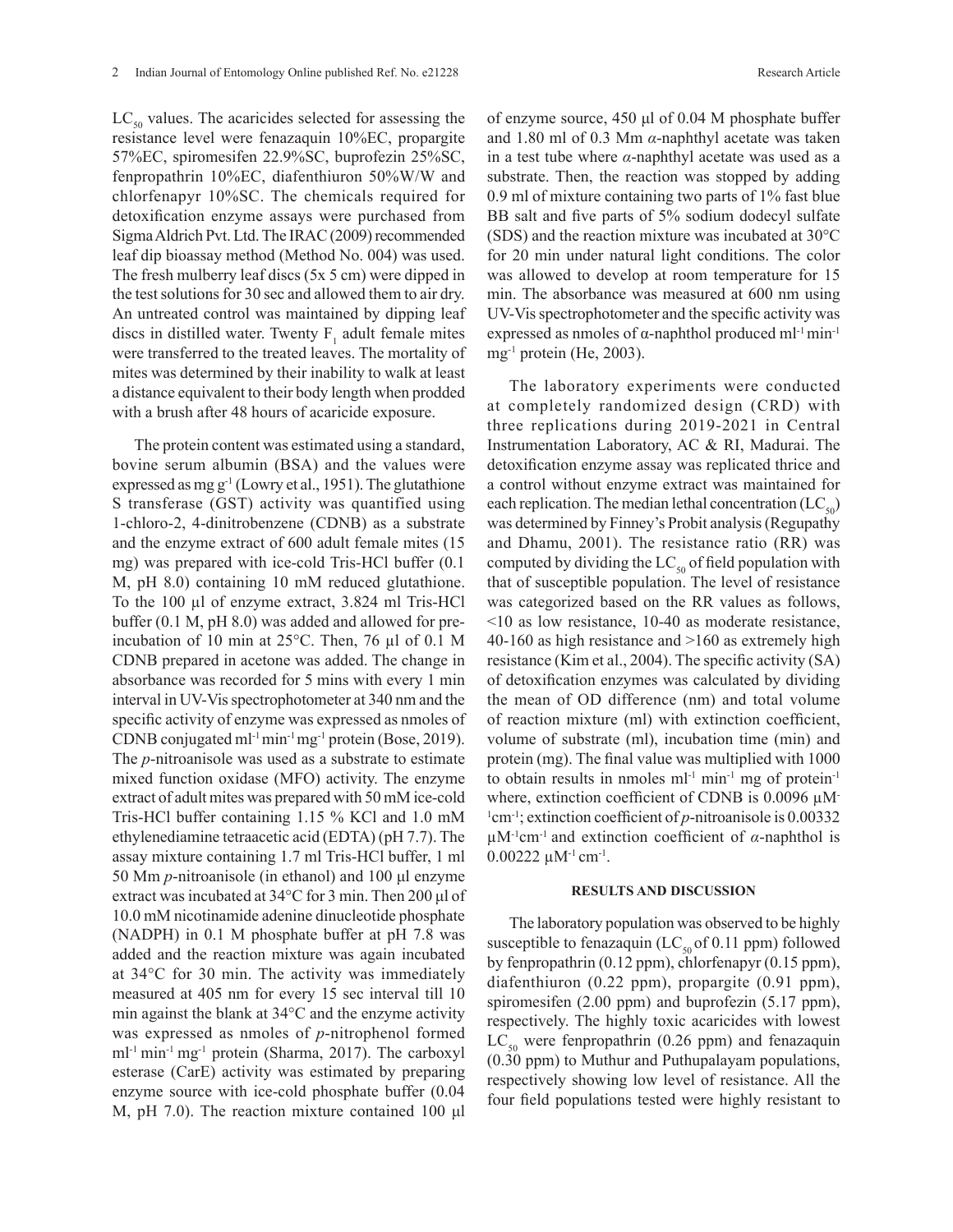| Locations              | N                          | $Slope \pm SE$          | $\chi^2$ | $LC_{95}$ (ppm) (95% FL)<br>$LC_{50}$ (ppm) (50% FL) |                                                     | <b>RR</b>                | Class                            |  |  |
|------------------------|----------------------------|-------------------------|----------|------------------------------------------------------|-----------------------------------------------------|--------------------------|----------------------------------|--|--|
|                        | <b>Respiration targets</b> |                         |          |                                                      |                                                     |                          |                                  |  |  |
| Fenazaquin             |                            |                         |          |                                                      |                                                     |                          |                                  |  |  |
| Puthupalayam           | 360                        | $4.91 \pm 0.04$         | 0.69     | $0.30(0.24-0.36)$                                    | $0.65(0.53-0.79)$                                   |                          | $2.74$ Low                       |  |  |
| Pichanur               | 360                        | $9.45 \pm 0.02$         | 0.60     | $0.51(0.46 - 0.57)$                                  | $0.77(0.69-0.86)$                                   |                          | 4.70 Low                         |  |  |
| Muthur                 | 360                        | $7.29 \pm 0.02$         | 0.09     | $0.78(0.69 - 0.88)$                                  | $1.32(1.17-1.49)$                                   |                          | 7.13 Low                         |  |  |
| Nallur                 | 360                        | $4.05 \pm 0.04$         | $0.00\,$ | $0.59(0.48-0.72)$                                    | $1.51(1.23-1.85)$                                   |                          | 5.40 Low                         |  |  |
| Susceptible            | 360                        | $3.56 \pm 0.05$         | 0.67     | $0.11(0.08-0.14)$                                    | $0.32(0.25-0.42)$                                   |                          | $\overline{\phantom{a}}$         |  |  |
|                        | Propargite                 |                         |          |                                                      |                                                     |                          |                                  |  |  |
| Puthupalayam           | 360                        | $\overline{24.04}$ 0.00 | 0.96     | 55.23 (53.31-57.22)                                  | 64.68 (62.43-67.01)                                 | 60.63                    | High                             |  |  |
| Pichanur               | 360                        | $36.93 \pm 0.00$        | 0.90     | 54.62 (53.31-55.97)                                  | 60.54 (59.08-62.03)                                 | 59.96                    | High                             |  |  |
| Muthur                 | 360                        | $27.82 \pm 0.00$        | 0.97     | 43.05 (41.68-44.46)                                  | 49.24 (47.68-50.85)                                 | 47.25 High               |                                  |  |  |
| Nallur                 | 360                        | $17.54 \pm 0.01$        | 0.96     | 39.90 (38.02-41.88)                                  | 49.53 (47.19-51.99)                                 | 43.80 High               |                                  |  |  |
| Susceptible            | 360                        | $2.21 \pm 0.08$         | 0.99     | $0.91(0.61-1.34)$                                    | $5.03(3.41 - 7.42)$                                 |                          | $\qquad \qquad \blacksquare$     |  |  |
|                        |                            |                         |          | Diafenthiuron                                        |                                                     |                          |                                  |  |  |
| Puthupalayam           | 360                        | $2.19 \pm 0.09$         | 0.39     | $2.70(1.79-4.08)$                                    | 16.93 (11.22-25.55)                                 | 12.25                    | Moderate                         |  |  |
| Pichanur               | 360                        | $3.25 \pm 0.06$         | 0.39     | $1.18(0.90-1.55)$                                    | $3.95(3.00-5.20)$                                   |                          | 5.35 Low                         |  |  |
| Muthur                 | 360                        | $4.30 \pm 0.04$         | 0.65     | $1.64(1.34-2.02)$                                    | 4.04 (3.29-4.97)                                    |                          | 7.44 Low                         |  |  |
| Nallur                 | 360                        | $3.17 \pm 0.06$         | 0.82     | $2.25(1.70-2.99)$                                    | $7.63(5.75-10.12)$                                  | 10.21 Low                |                                  |  |  |
| Susceptible            | 360                        | $2.87\!\pm0.06$         | 0.83     | $0.22(0.16-0.30)$                                    | $0.85(0.63 - 1.16)$                                 | $\overline{\phantom{a}}$ | $\sim$                           |  |  |
|                        |                            |                         |          | Chlorfenapyr                                         |                                                     |                          |                                  |  |  |
| Puthupalayam           | 360                        | $14.51 \pm 0.01$        | 0.85     | 10.50 (9.87-11.18)                                   | 13.65 (12.83-14.53)                                 | 67.78                    | High                             |  |  |
| Pichanur               | 360                        | $18.29 \pm 0.01$        | 0.78     | 11.64 (11.06-12.24)                                  | 14.35 (13.64-15.10)                                 | 75.10                    | High                             |  |  |
| Muthur                 | 360                        | $13.95 \pm 0.01$        | 0.80     | $9.45(8.85-10.10)$                                   | 12.45 (11.66-13.30)                                 | 61.01                    | High                             |  |  |
| Nallur                 | 360                        | $13.90 \pm 0.01$        | 0.62     | 10.40 (9.75-11.09)                                   | 13.70 (12.84-14.62)                                 | 67.10 High               |                                  |  |  |
| Susceptible            | 360                        | $3.23 \pm 0.06$         | 0.38     | $0.15(0.11-0.20)$                                    | $0.52(0.38-0.70)$                                   | $\overline{\phantom{0}}$ | $\overline{\phantom{a}}$         |  |  |
| Mite growth regulators |                            |                         |          |                                                      |                                                     |                          |                                  |  |  |
|                        |                            |                         |          | Spiromesifen                                         |                                                     |                          |                                  |  |  |
| Puthupalayam           | 360                        | $10.64 \pm 0.01$        | 0.99     | 504.69 (465.35-547.37)                               | 720.95 (664.75-781.91)                              | 251.84                   | Extremely<br>high                |  |  |
| Pichanur               | 360                        | $12.31 \pm 0.01$        | 0.95     | 601.72 (561.19-645.18)                               | 819.23 (764.05-878.39)                              | 300.26                   | Extremely<br>high                |  |  |
| Muthur                 | 360                        | $9.52 \pm 0.02$         | 0.99     | 445.45 (406.87-487.69)                               | 663.47 (606.00-726.39)                              | 222.28                   | Extremely                        |  |  |
| Nallur                 | 360                        | $27.50 \pm 0.00$        | 0.86     | 452.02 (437.74-466.76)                               | 519.58 (503.16-536.52)                              | 225.56                   | high<br>Extremely                |  |  |
| Susceptible            | 360                        | $2.85 \pm 0.06$         | 0.62     | $2.00(1.46 - 2.73)$                                  | $7.75(5.67-10.58)$                                  | $\overline{\phantom{a}}$ | high<br>$\overline{\phantom{a}}$ |  |  |
|                        |                            |                         |          | Buprofezin                                           |                                                     |                          |                                  |  |  |
| Puthupalayam           | 360                        | $22.37 \pm 0.00$        | 0.99     | 1985.81 (1910.14-2064.47)                            | 2352.51 (2262.87-                                   | 383.65                   | Extremely                        |  |  |
|                        |                            |                         |          |                                                      | 2445.71)                                            |                          | high                             |  |  |
| Pichanur               | 360                        | $32.58 \pm 0.00$        | 0.99     | 2162.91 (2102.39-2225.16)                            | 2429.55 (2361.57-                                   |                          | 417.87 Extremely                 |  |  |
| Muthur                 | 360                        | $66.52 \pm 0.00$        | 0.97     | 1980.35 (1952.10-2009.02)                            | 2499.48)<br>2097.11 (2067.19-2127.46)               | 382.60                   | high<br>Extremely                |  |  |
| Nallur                 | 360                        | $27.47 \pm 0.00$        | 0.99     |                                                      | 2189.06 (2119.61-2260.78) 2512.78 (2433.06-2595.11) | 422.92                   | high<br>Extremely                |  |  |
| Susceptible            | 360                        | $3.73 \pm 0.05$         | 0.16     | $5.17(4.04-6.61)$                                    | 15.63 (12.22-19.99)                                 | $\overline{\phantom{a}}$ | high<br>$\overline{\phantom{a}}$ |  |  |
|                        |                            |                         |          | Sodium channel modulator                             |                                                     |                          |                                  |  |  |
| Fenpropathrin          |                            |                         |          |                                                      |                                                     |                          |                                  |  |  |
| Puthupalayam           | 360                        | $6.75 \pm 0.03$         | 0.76     | $0.85(0.74-0.97)$                                    | $1.50(1.30-1.72)$                                   |                          | 6.64 Low                         |  |  |
| Pichanur               | 360                        | $5.76 \pm 0.03$         | 0.91     | $0.87(0.75-1.02)$                                    | $1.71(1.46-1.99)$                                   |                          | 6.86 Low                         |  |  |
| Muthur                 | 360                        | $2.59 \pm 0.07$         | 0.80     | $0.26(0.19-0.36)$                                    | $1.15(0.83-1.61)$                                   |                          | 2.07 Low                         |  |  |
| Nallur                 | 360                        | $2.44 \pm 0.07$         | 0.62     | $0.49(0.35-0.70)$                                    | 2.41 (1.70-3.41)                                    |                          | 3.89 Low                         |  |  |
| Susceptible            | 360                        | $3.33 \pm 0.05$         | 0.76     | $0.12(0.09-0.16)$                                    | $0.41(0.31-0.54)$                                   |                          | $ -$                             |  |  |
|                        |                            |                         |          |                                                      |                                                     |                          |                                  |  |  |

|  |  | Table 1. Toxicity of acaricides against field populations of Tetranychus urticae |  |
|--|--|----------------------------------------------------------------------------------|--|
|  |  |                                                                                  |  |

N - Number of mites tested, SE - Standard Error,

 $\mathop{\rm LC}\nolimits_{\mathfrak{so}}$  - Median lethal concentration, FL - Fiducial limit, RR - Resistance Ratio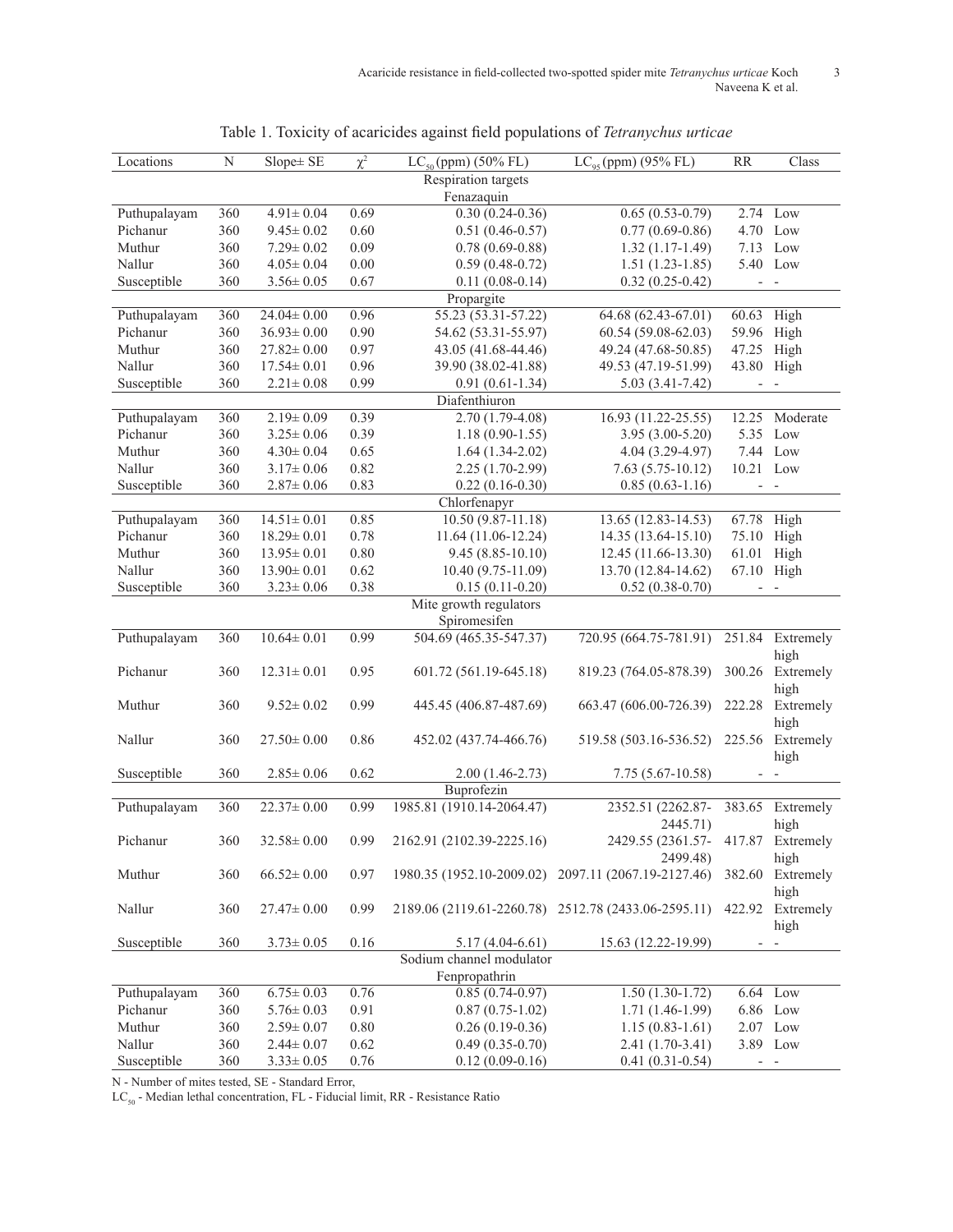| Locations    | Protein<br>content<br>(mg/g) | *SA of<br>Glutathione<br>S Transferase<br>(GST) | Ratio                    | *SA of Mixed<br>Function<br>Oxidase<br>(MFO) | Ratio | *SA of<br>Carboxylesterase<br>(CarE) | Ratio |
|--------------|------------------------------|-------------------------------------------------|--------------------------|----------------------------------------------|-------|--------------------------------------|-------|
| Puthupalayam | 123.97                       | 20.63                                           | 4.54                     | 0.75                                         | 10.06 | 673.65                               | 15.06 |
| Pichanur     | 127.96                       | 9.71                                            | 2.14                     | 0.63                                         | 8.49  | 267.02                               | 5.97  |
| Muthur       | 112.87                       | 6.63                                            | 1.46                     | 0.24                                         | 3.21  | 375.87                               | 8.40  |
| Nallur       | 124.48                       | 6.45                                            | 1.42                     | 0.36                                         | 4.85  | 481.99                               | 10.77 |
| Susceptible  | 80.54                        | 4.53                                            | $\overline{\phantom{0}}$ | 0.07                                         |       | 44.71                                |       |

Table 2. Estimation of detoxification enzymes in populations of *Tetranychus urticae*

SA - Specific activity, \*Enzyme activity in nmoles ml<sup>-1</sup> min<sup>-1</sup> mg of protein<sup>-1</sup>

propargite (43.80 to 60.63-folds) and chlorfenapyr (61.01 to 75.10-folds) when compared with laboratory susceptible population. The Pichanur, Muthur and Nallur populations exhibited low resistance to diafenthiuron (5.35 to 10.21-folds), while Puthupalayam population was moderately resistant (12.25-folds). The mite growth regulators, spiromesifen (222.28 to 300.26-folds) and buprofezin (382.60 to 417.87-folds) had shown extremely high resistance to all the field populations. Among the field populations, Puthupalayam one had developed high resistance to propargite (60.63-folds) and diafenthiuron (12.25-folds), Pichanur population to chlorfenapyr (75.10-folds), spiromesifen (300.26-folds) and fenpropathrin (6.86-folds), Muthur population to fenazaquin (7.13-folds) and Nallur population to buprofezin (422.92-folds). The toxicity of acaricides in descending order is as follows, fenpropathrin > fenazaquin > diafenthiuron > chlorfenapyr > propargite > spiromesifen > buprofezin (Table 1).

Sharma (2017) and Titiksha (2019) reported low fenazaquin resistance in *T. urticae* (6.67-folds, 3.62-folds) from brinjal and capsicum, respectively which is in confirmation with our present findings. In *T. urticae*, resistance to propargite was moderate (9.03 to 18.36-folds) in brinjal at Bangalore (Sharma, 2017) and extremely high (3,725-folds) in Okra at Punjab (Hany et al., 2020). The magnitude of resistance reported by Mohin (2020) in tomato viz., propargite (149.0 to 164.0-folds), diafenthiuron (41.73 to 55.93-folds), chlorfenapyr (58.21 to 68.59-folds) and spiromesifen (592.31 to 625.86-folds) were more or less correlated. Similarly, low diafenthiuron resistance (10-folds) was reported in *T. truncatus* collected from okra at Kerala (Anushree et al., 2019). In *T. urticae*, Xu et al. (2018) and Lu et al. (2016) reported low to extremely high (2.38 to 952.22-folds) and high (44.64 ppm) chlorfenapyr resistance in vegetables and rose at China*,* respectively. Similarly, extremely high spiromesifen

resistance (431.26 to 969.10-folds) was observed by Syed et al. (2018) in tomato. The extremely high buprofezin resistance was found by Wu et al. (2018) to *Nilparvata lugens* in China. The *O. coffeae* infesting tea was examined low fenpropathrin resistance (1.23 to 2.04-folds) (Roy et al., 2018, Amsalingam et al., 2016). Pan et al. (2020) observed low to moderate level of fenpropathrin resistance to *Panonychus citri* from Southwestern China.

The variation in results of resistance level in field populations depend on the extent of acaricides usage pattern by the farmers in a particular area. The enhanced resistance in the Puthupalayam and Pichanur populations possibly may result from a long history of continuous exposure to acaricides since these areas has been highlighted as major vegetable growing areas following mono-cropping patterns in Coimbatore. The acaricides which exhibited low level of resistance viz., fenpropathrin (pyrethroid) and fenazaquin (METinhibitor) can be recommended to control *T. urticae* in Coimbatore region of Tamil Nadu. The Puthupalayam population recorded higher specific activity of GST  $(20.63 \text{ nmoles ml}^{-1} \text{ min}^{-1} \text{ mg of protein}^{-1})$  which was 4.54-folds higher than that of susceptible population. Similarly, the MFO  $(0.75 \text{~nmoles~ml}^{-1} \text{~min}^{-1} \text{~mg~of}$ protein<sup>-1</sup>) and CarE activity (673.65 nmoles ml<sup>-1</sup> min<sup>-1</sup> mg of protein-1) were 10.06 and 15.06-folds higher than the susceptible population (Table 2). A pairwise correlation coefficient analysis between resistance ratio of diafenthiuron and CarE activity ( $r = 0.981$ <sup>\*</sup>), fenpropathrin and MFO activity  $(r = 0.964*)$  were positively significant at  $p = 0.05$ . Similarly, Riaz et al. (2014) found elevated level of CarE activity in diafenthiuron treated *Brevicoryne brassicae* (313.33  $\mu$ mol/ min/ mg) at LC<sub>50</sub> after 24 hours when compared to control (250 µmol/ min/ mg). Xin-Ju and Hui-Min (2011) reported 17.386- folds increased MFO activity in fenpropathrin resistant *T. urticae* (247.35-folds).